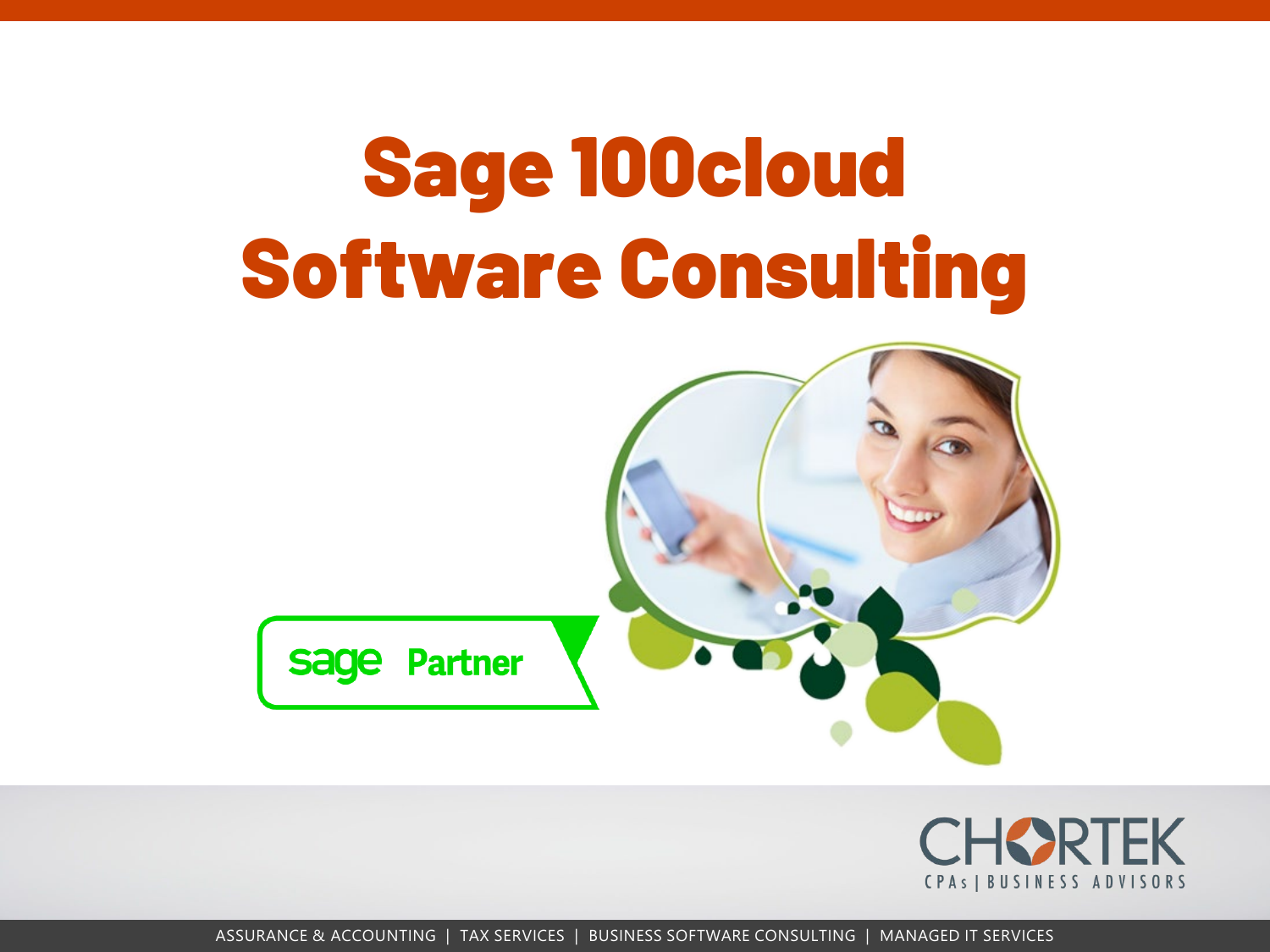# CHORIEK CPAS | BUSINESS ADVISORS

Waukesha, WI-based CPA Firm

Locations in Waukesha & Appleton, WI and Atlanta, GA

Over 75 years in business and over 55 employees

Assurance & Accounting, Tax Services,

Business Software Consulting

& Managed IT Services

[About Chortek](https://www.chortek.com/about-us-business-advisory-firm/) | [Vision & Mission](https://www.chortek.com/about-us-business-advisory-firm/vision-and-mission/)

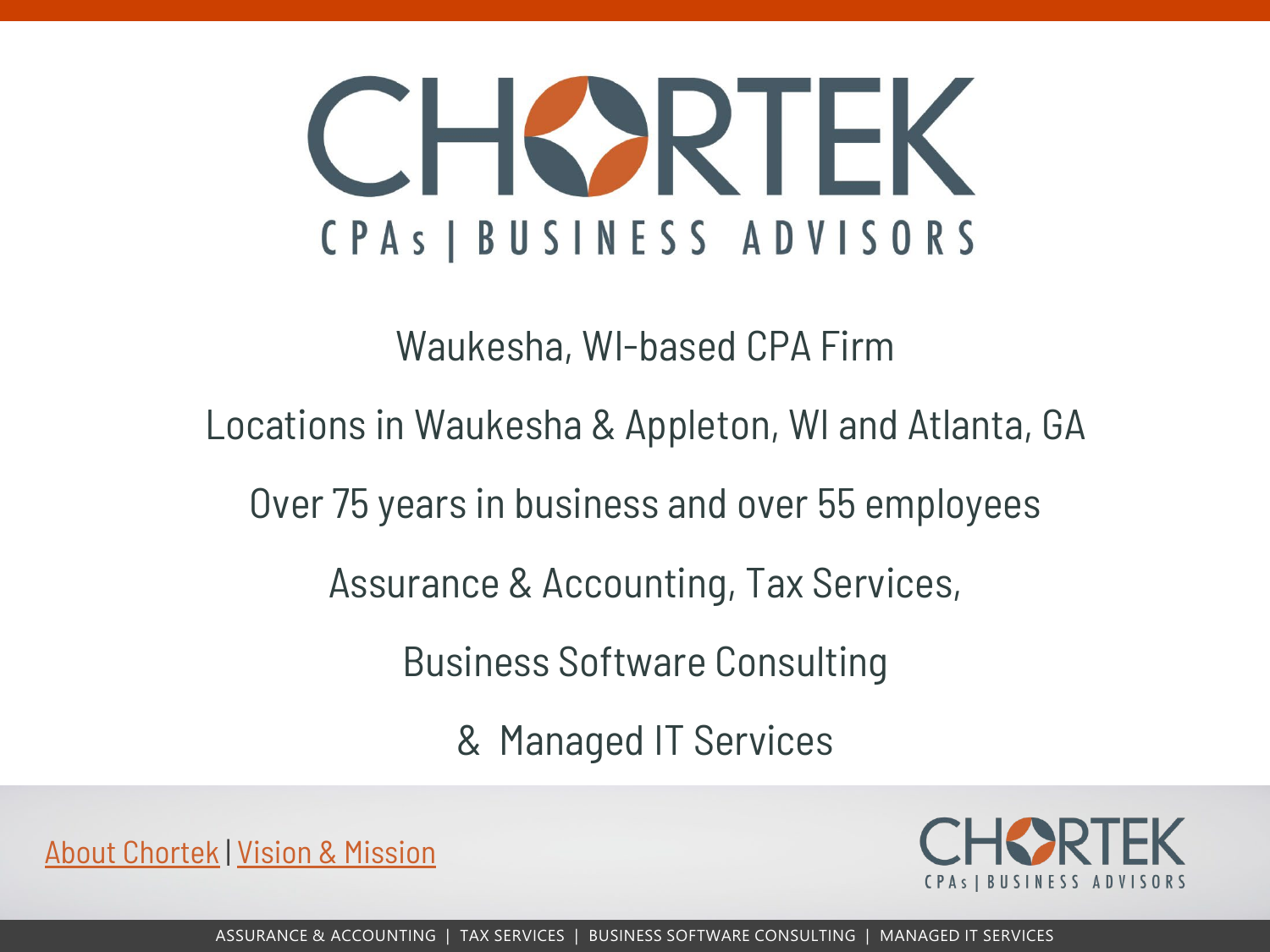Servers and virtualization Security and remote access Mobile workforce solutions Back-up and failover systems

Call center technical support Patch management Back-up administration Third-party software support



Implementation, training, support Dashboards, alerting, reporting System selection and requirements Sage 100cloud and Acumatica

Warehouse management Shipping integration EDI, CRM, website/shopping cart Sales tax compliance Business intelligence

#### Firm Overview | Technology

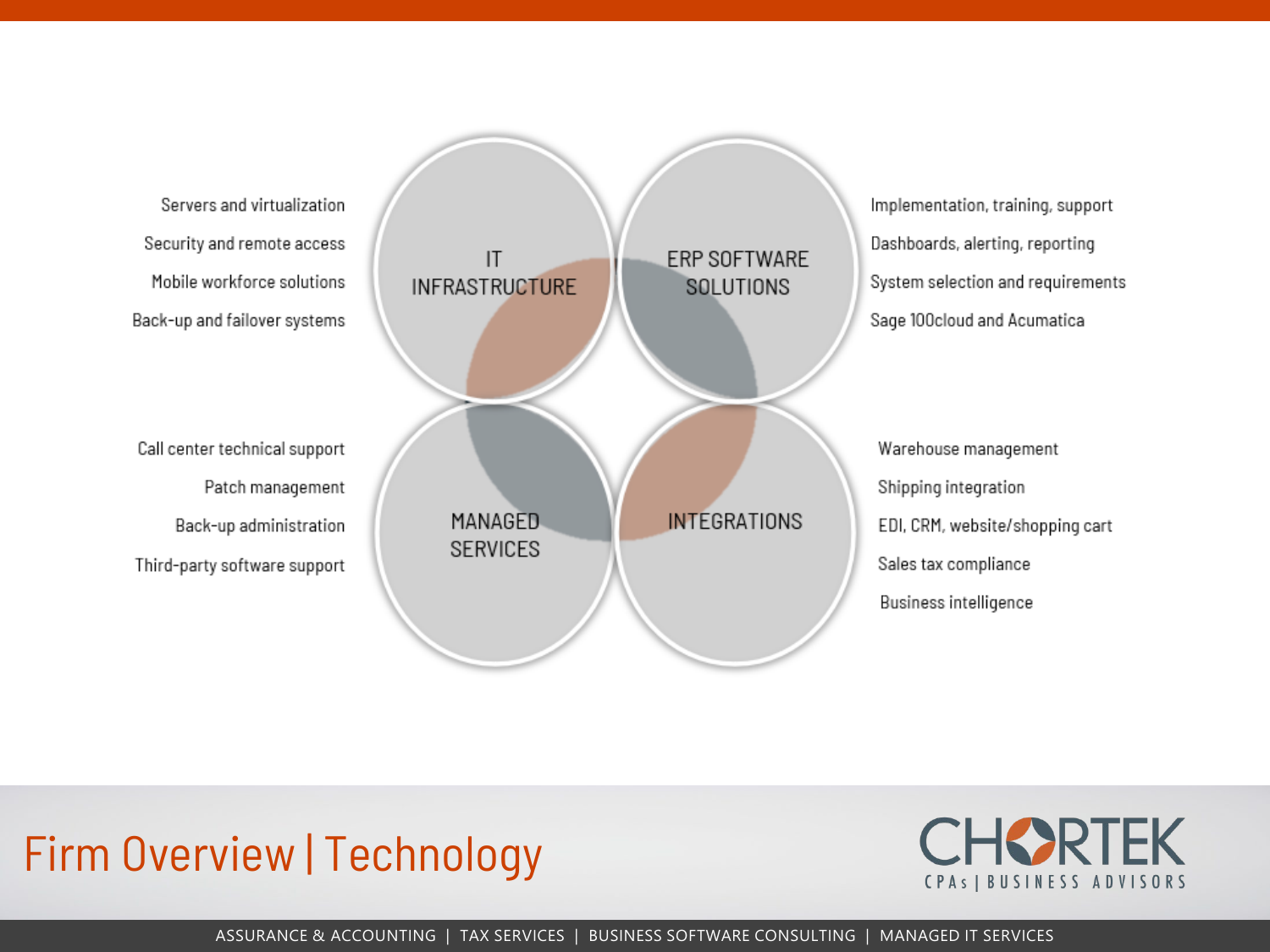# Chortek Software Services

System Selection and Requirements Definition

Software Implementation, Training & Support

Custom Programming/Reporting (MS Access/MS SQL/MS Excel, Crystal Reports)

Project Management

[Business Software Consulting Home](https://www.chortek.com/business-software-consulting/)

Software Services

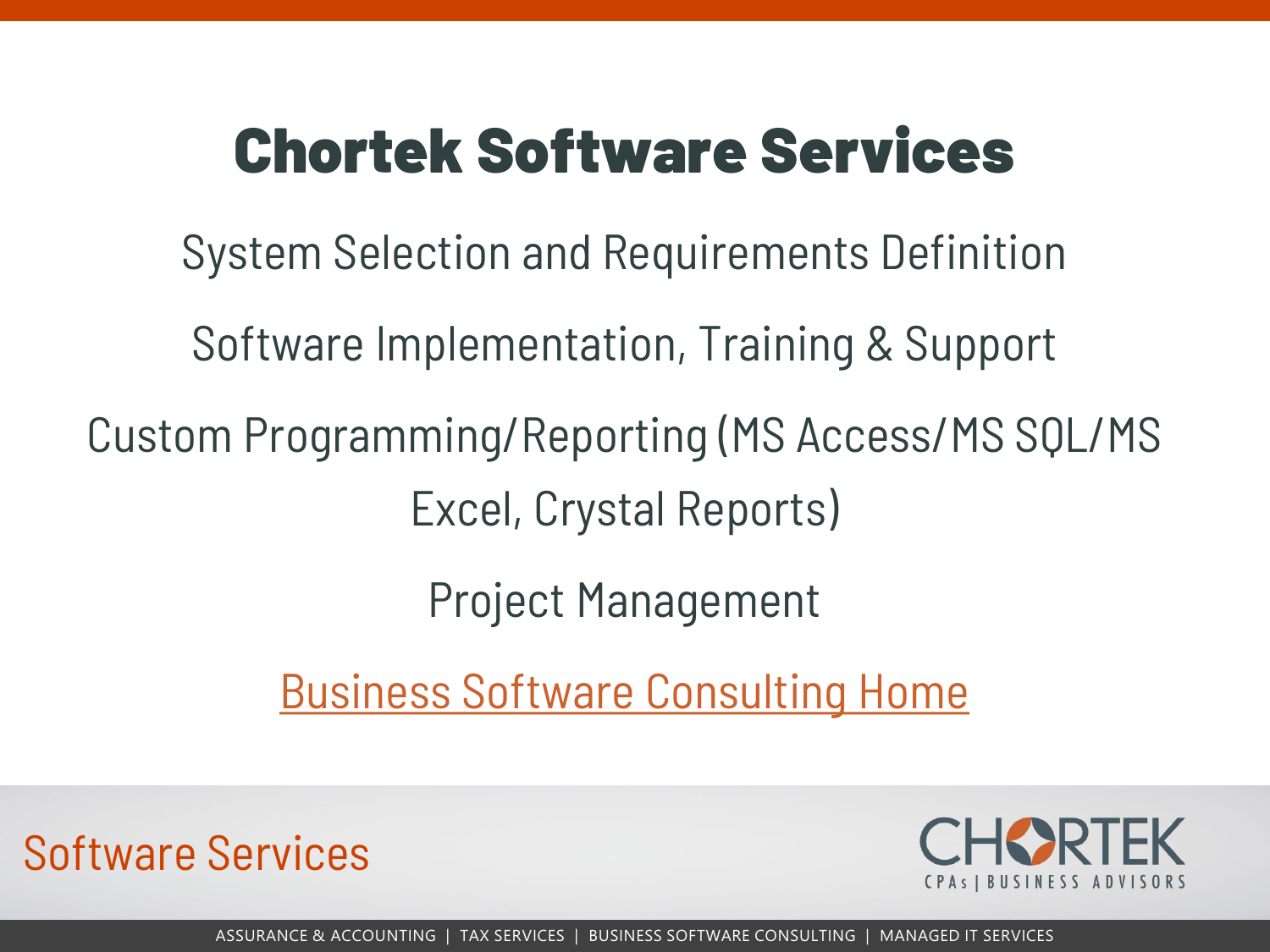# Networking/Infrastructure Services

Managed Network Services

Remote Access Solutions

Network Design Services

**Cybersecurity** 

Backup and Disaster Recovery



**Partner** 

Networking/Infrastructure

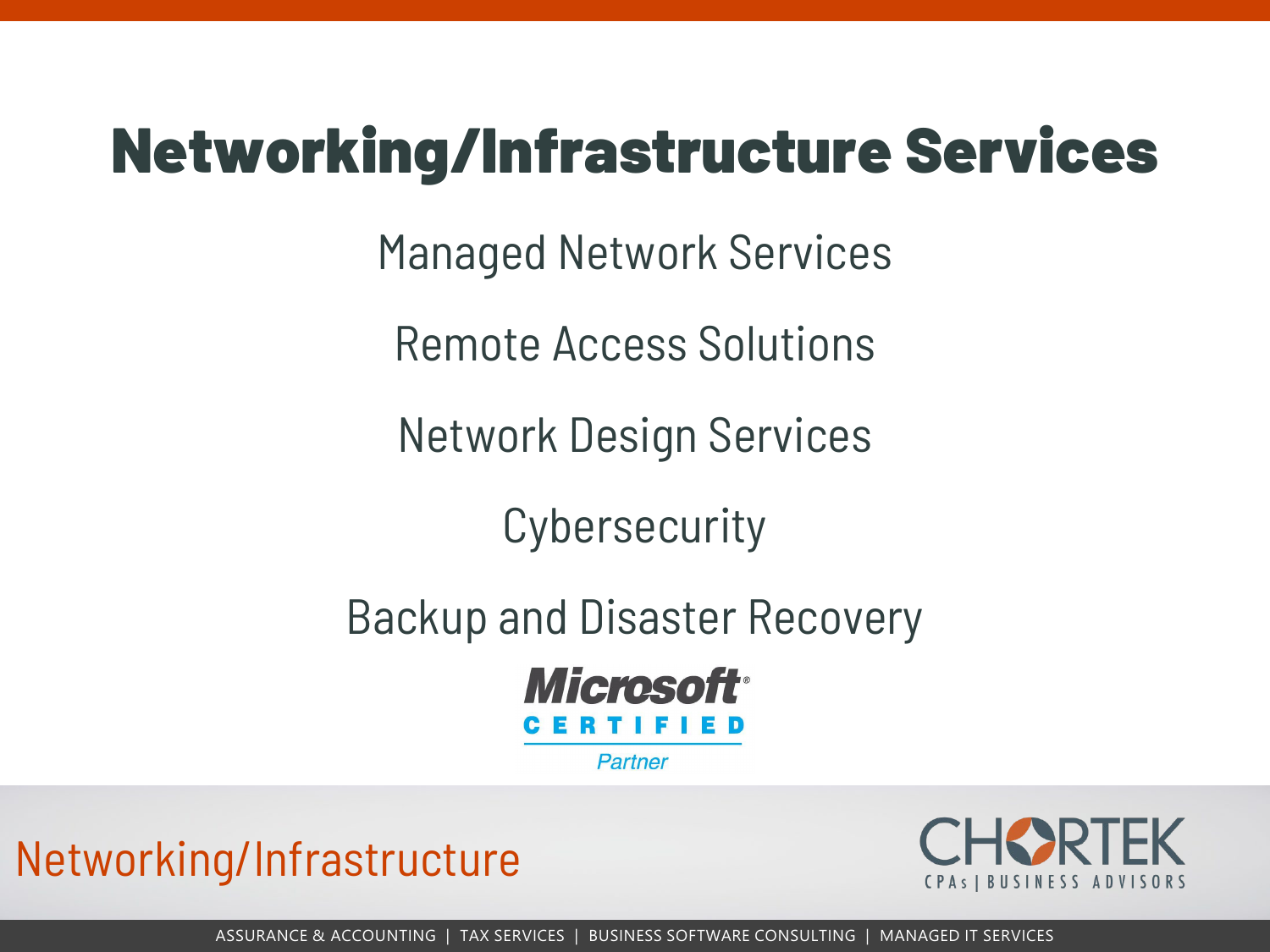### Sage Products

#### [Sage 50cloud](https://www.chortek.com/business-software-consulting/sage-products/sage-50-cloud/)

(formerly Peachtree/Quantum)

[Sage 100cloud](https://www.chortek.com/business-software-consulting/sage-products/sage-100cloud/) (formerly Sage MAS 90/200)

**Sage Fixed Assets** 

[Sage BusinessWorks](https://www.sage.com/en-us/products/sage-businessworks/)

[Sage CRM](https://www.chortek.com/business-software-consulting/sage-products/sales-systems-sage-crm/)

[Sage Products Home](https://www.chortek.com/business-software-consulting/sage-products/)

Sage Partner

Sage Products

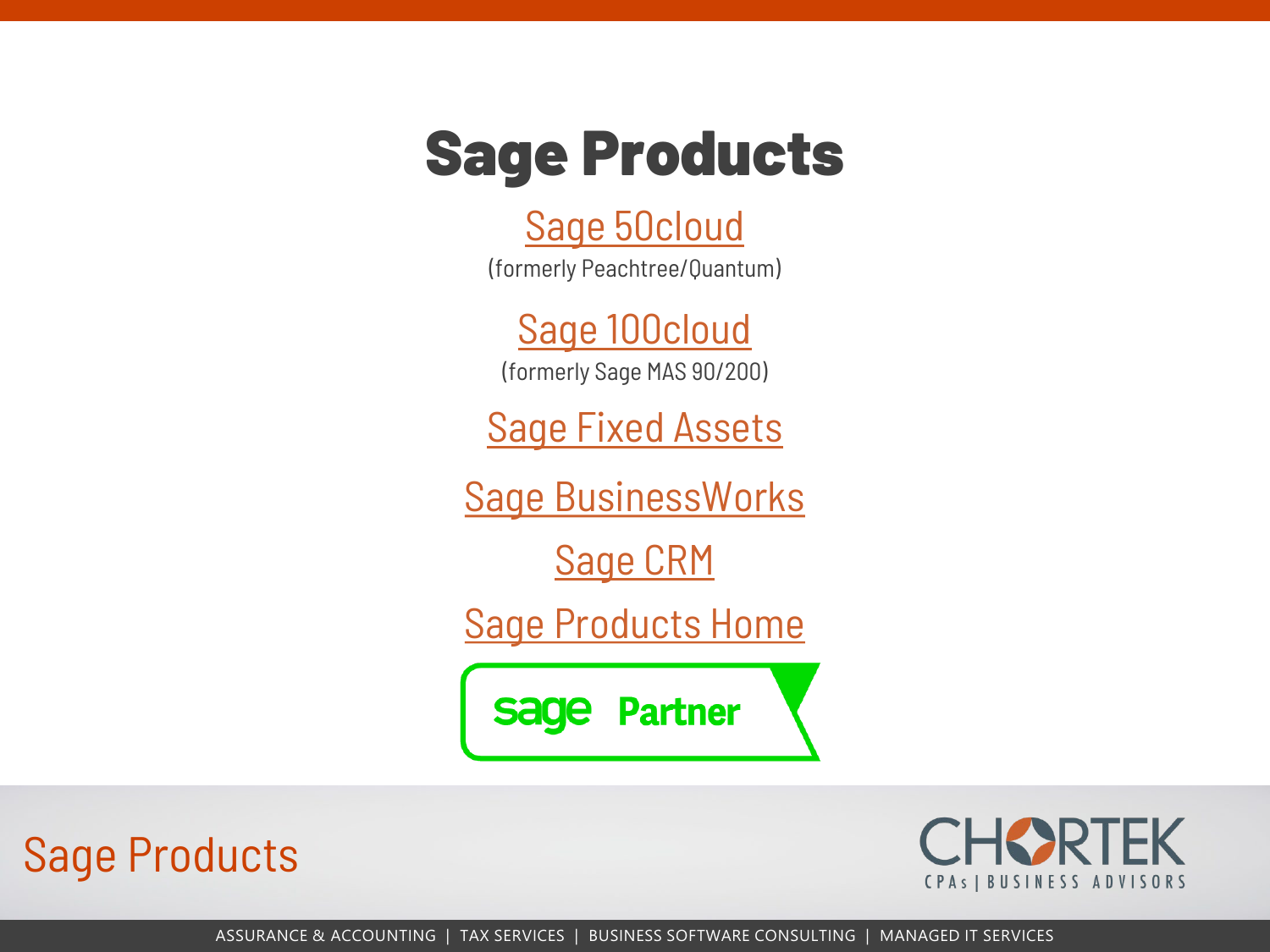## Sage Services

Implementation **Training** Personalization Report writing Upgrades Help Desk (phone and email)

> **Partner** sage

Sage Services

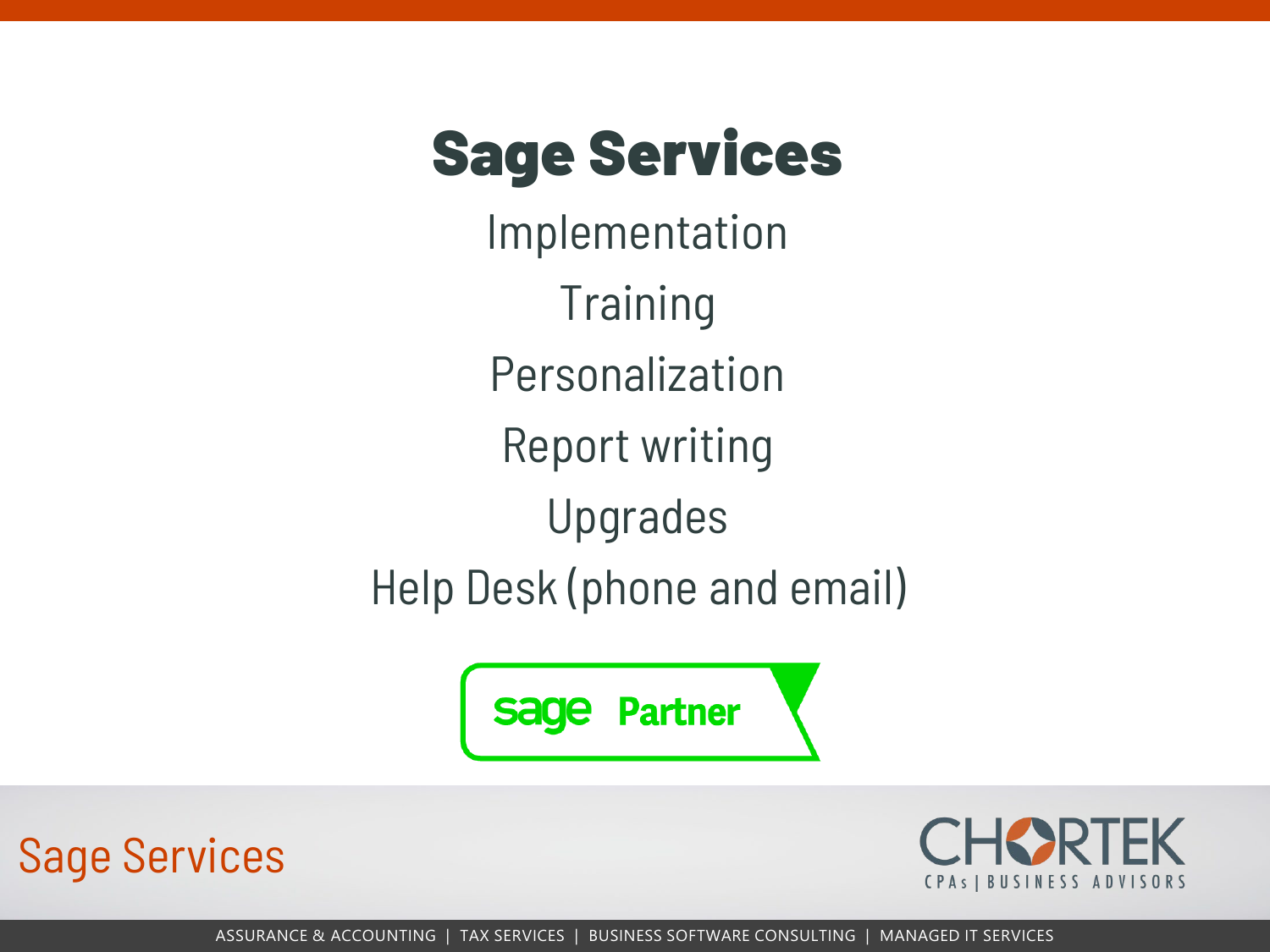

#### Steve Krueger, Principal



Mark Booth, Director – Consulting Services ATLANTA, GA



Gail Warren, Sr. Technology Consultant ATLANTA, GA



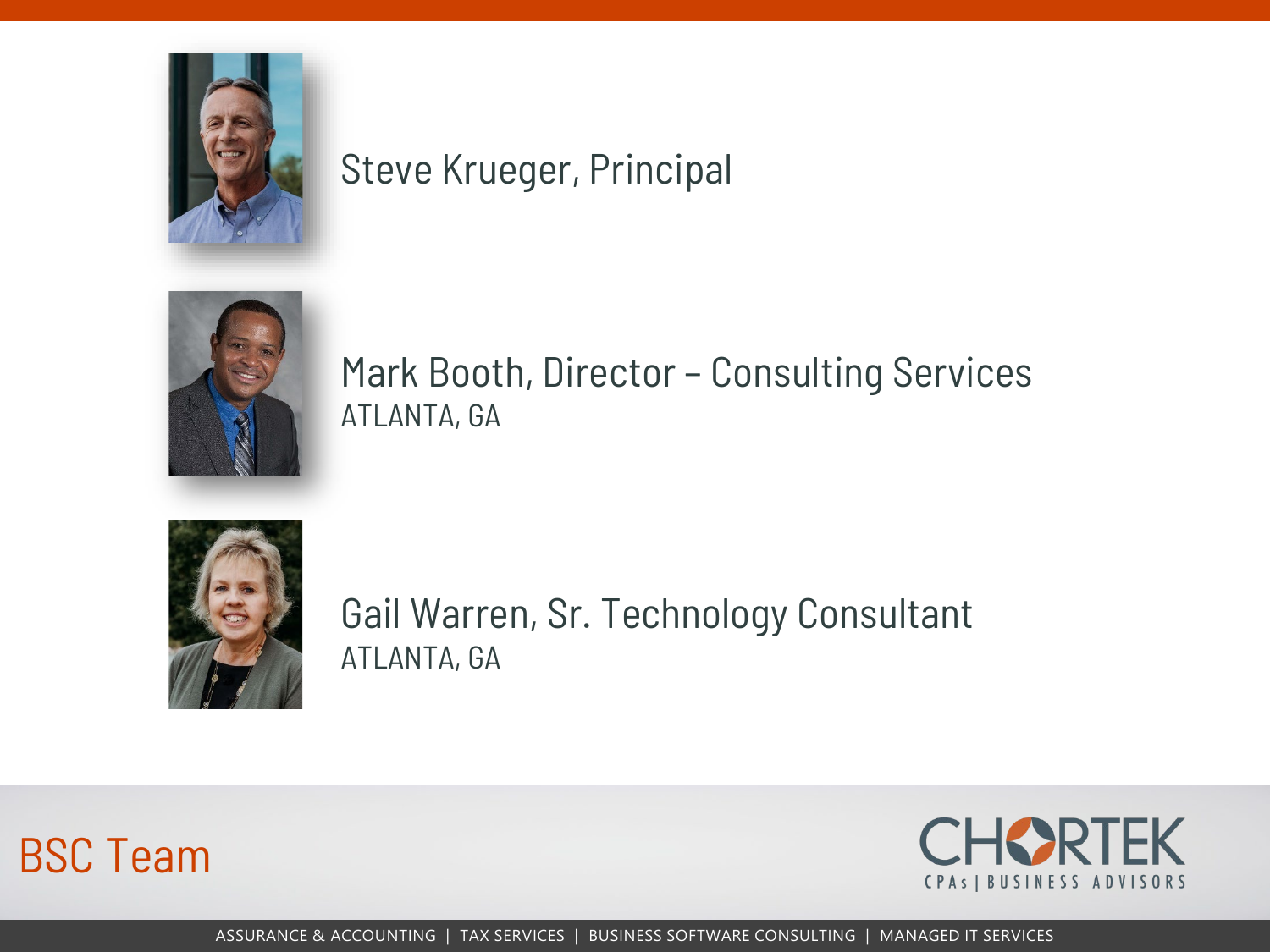

#### Sue Wolf, CPA, Sr. Technology Consultant



Debby Hanson, Sr. Technology Consultant



#### Karl Metzger, Sr. Technology Consultant



Debra Scheider, Team Administrator



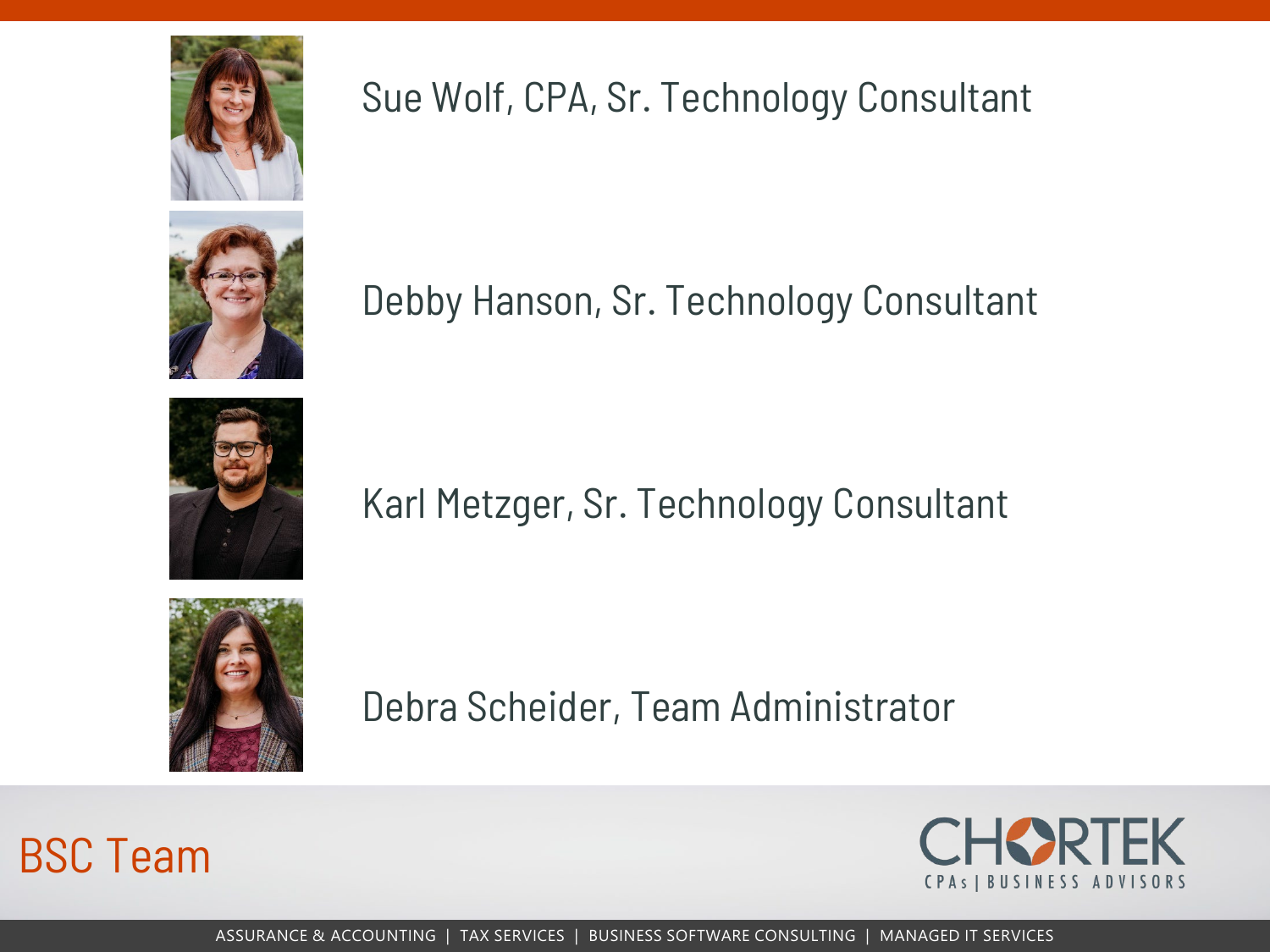# Client Benefits With Chortek

- Dedicated Account Manager
- Annual Sage / Business Review Meeting
- Dedicated Help Desk phone number and email
- Annual User Group Meetings
- Management of your Sage Business Care plan and related integrations



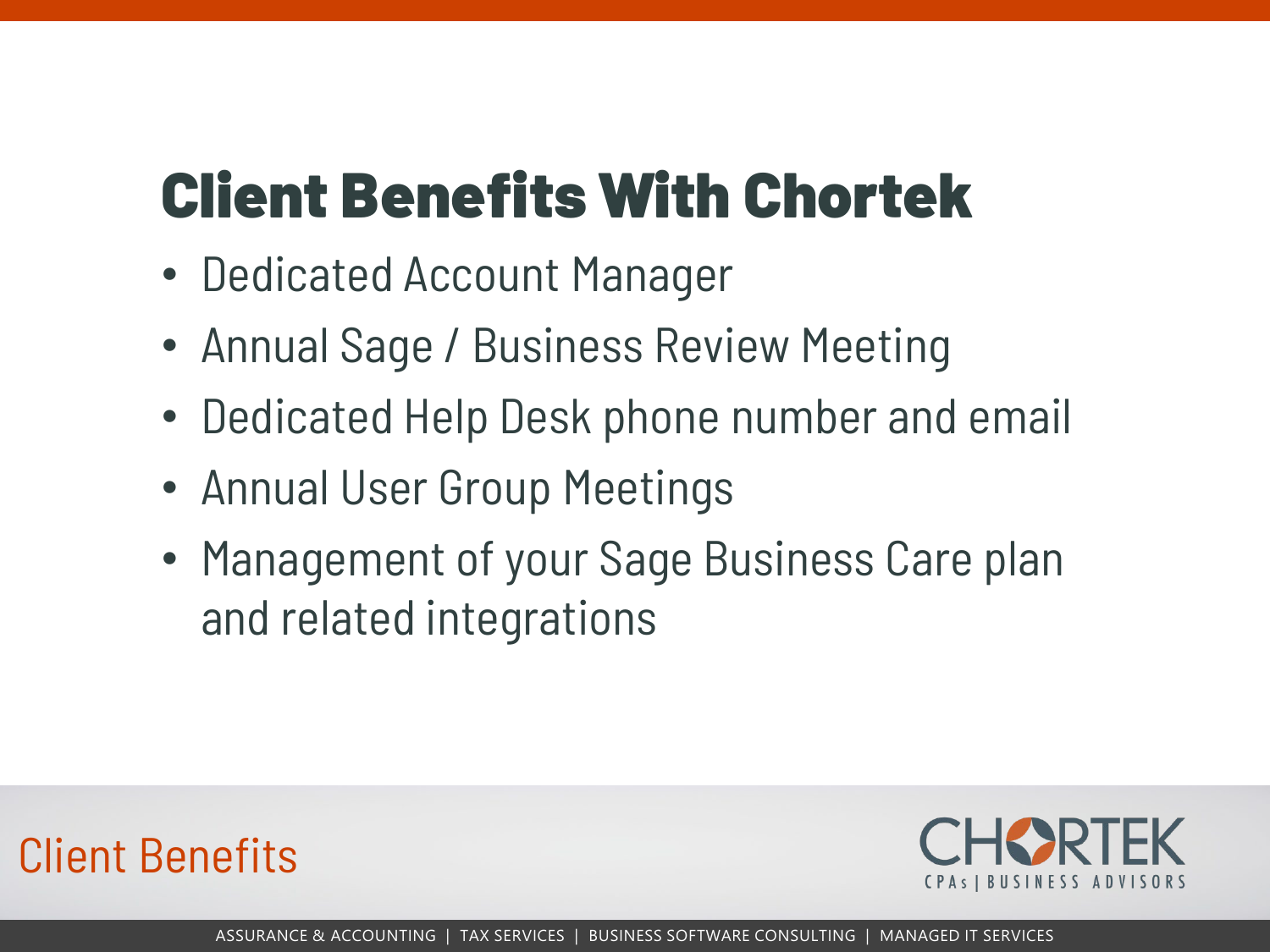# Need Support?

- Support Desk
	- "Tickets" your request, distributes to consultants
	- 877-526-8226
	- [support@chortek.com](mailto:support@chortek.com)
- Chortek User Group October



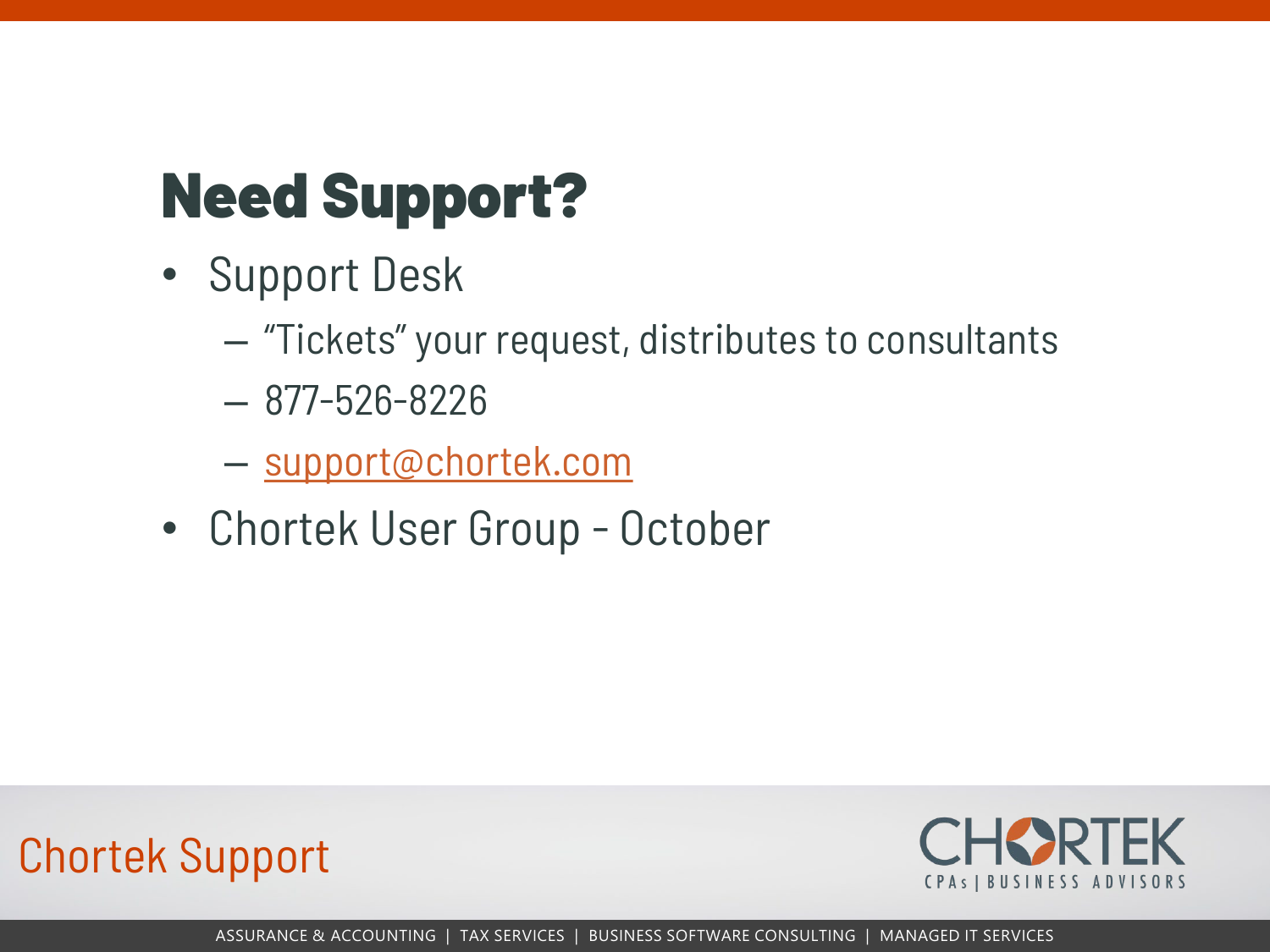### **Distribution**

- [Distribution Industry Services](https://www.chortek.com/industries/distribution-industry-services/)
- [Sage 100cloud for Distribution Companies](https://www.chortek.com/business-software-consulting/sage-products/sage-100cloud/sage-100cloud-distribution/)

### **Manufacturing**

- [Manufacturing Industry Services](https://www.chortek.com/industries/manufacturing-industry-services/)
- [Sage 100cloud for Manufacturing Companies](https://www.chortek.com/business-software-consulting/sage-products/sage-100cloud/sage-100cloud-manufacturing/)



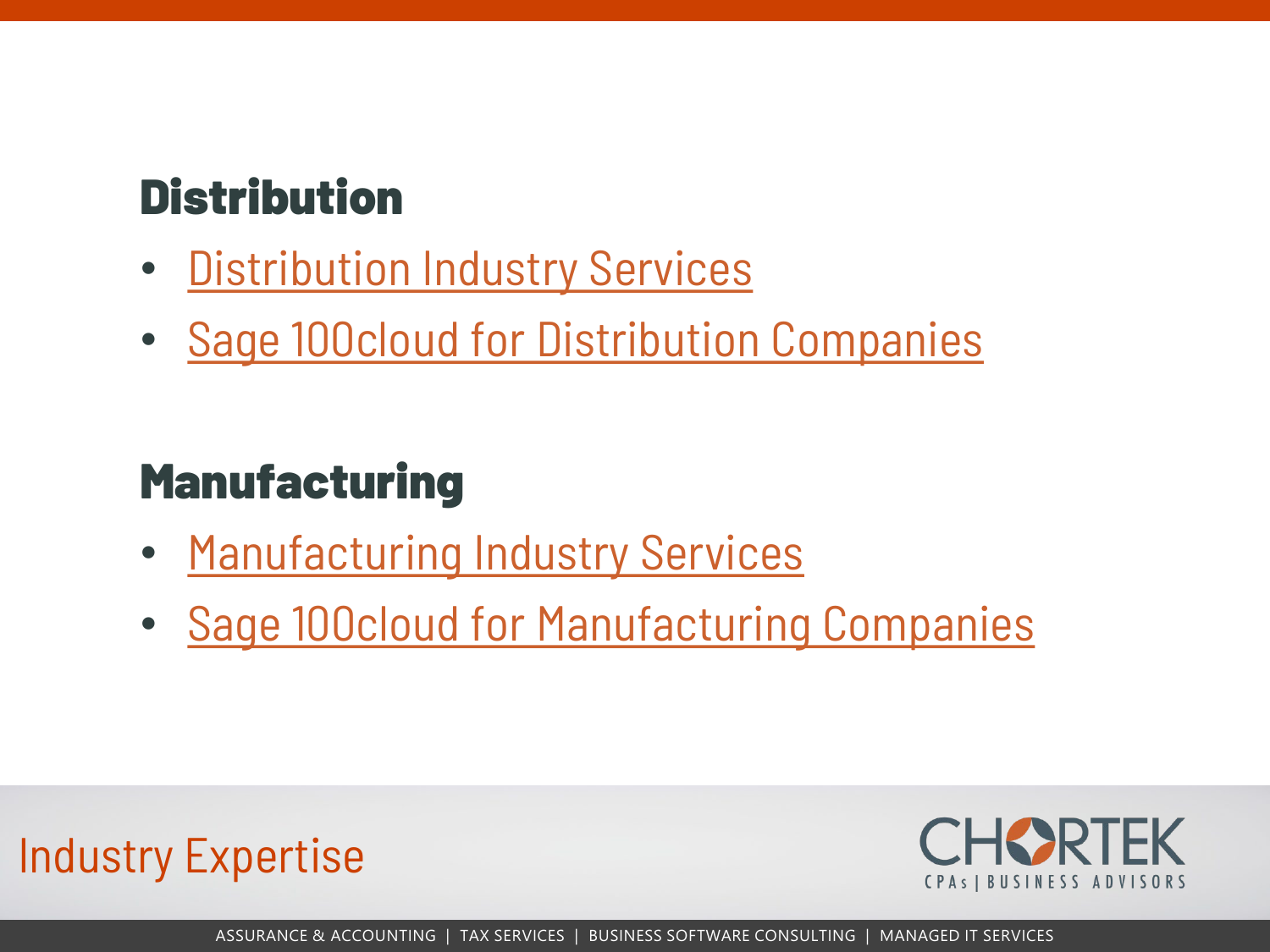- [Sage CRM](https://www.chortek.com/business-software-consulting/sage-products/sales-systems-sage-crm/)
- Sales Tax, Exemption Certificates
	- [Avalara](http://www.avalara.com/)
	- [Avalara Tax Rates Calculator](https://www.avalara.com/taxrates/en/calculator.html)
- [Sage Alerts and Workflow](http://www.alertsandworkflow.com/)
- Warehouse Management/Bar Code
	- [ScanForce](http://www.scanforce.com/)
	- [Scanco](http://www.scanco.com/)



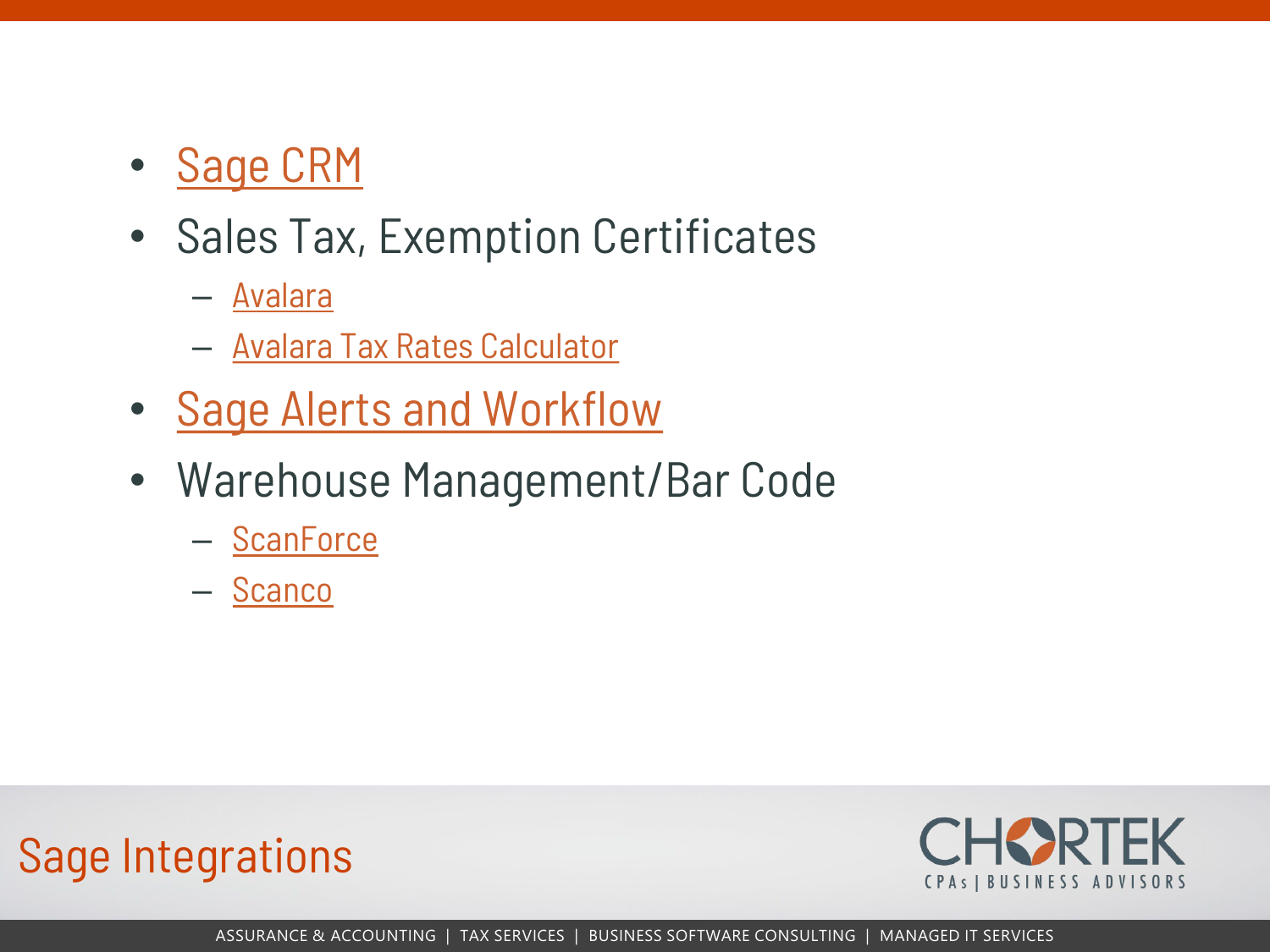- [Sage Inventory Advisor](https://www.sage.com/us/sage-inventory-advisor)
- [Shipping -](http://www.vtechnologies.com/integrated-shipping-software) Starship
- [Sage Intelligence](https://www.sageintelligence.com/)
- Credit Card Processing
	- [Repay](https://www.repay.com/)
	- [Paya](https://paya.com/merchants/)
	- [Century Business Solutions](https://www.centurybizsolutions.net/)



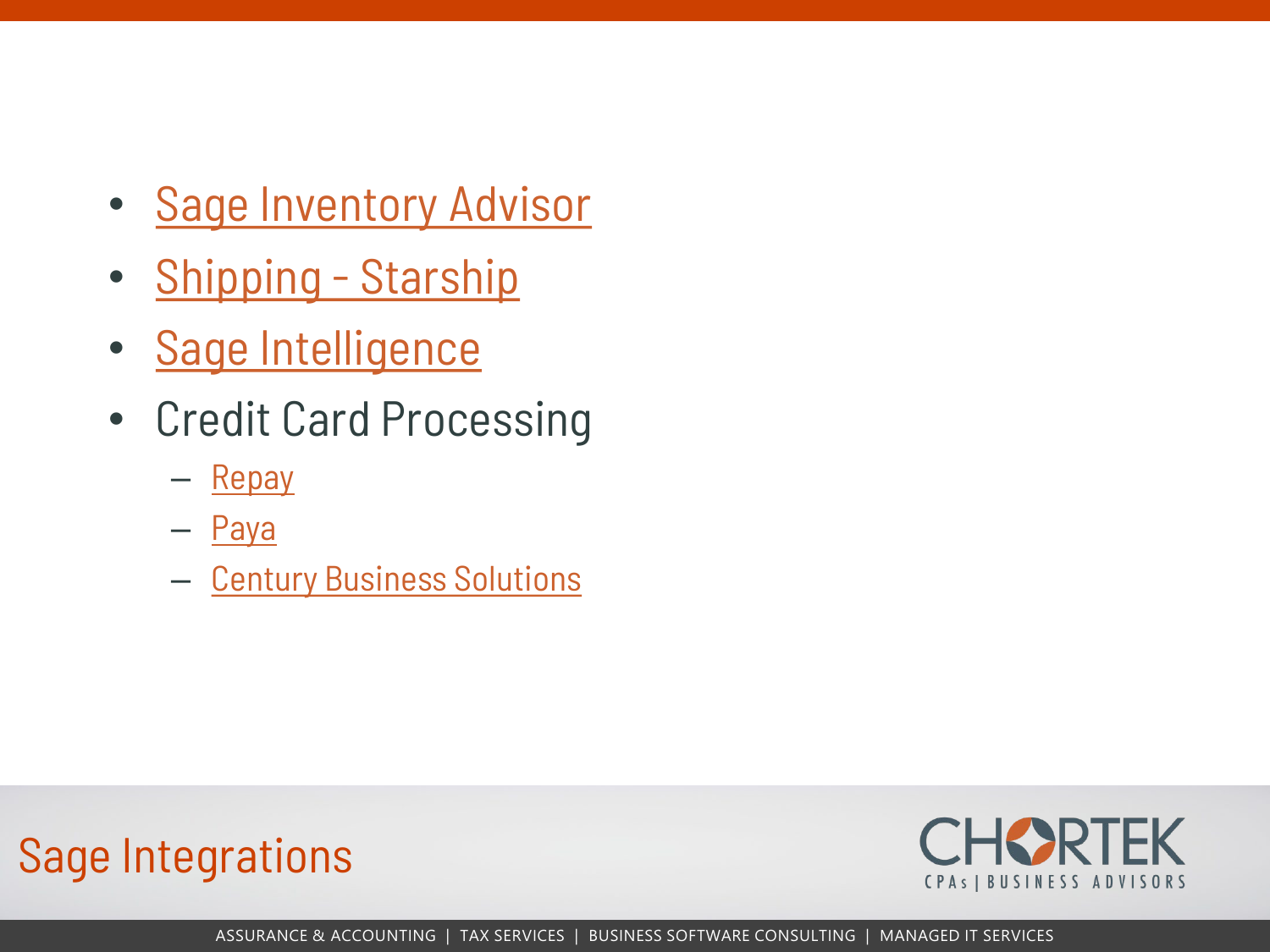- [100cloud Manufacturing \(formerly JobOps\)](http://www.scanco.com/manufacturing-automation/sage-manufacturing/)
- EDI
	- [TrueCommerce](http://www.truecommerce.com/)
	- [SPS Commerce](https://www.spscommerce.com/)
- Website integration
	- [Web Services from Sage](https://developer.sage.com/api/x3/import-export-guide/developing-with-web-services/)
	- [CIMCloud](https://www.cimcloud.com/)
	- [Kissinger Solutions](http://www.kissingersolutions.com/web-stor/)



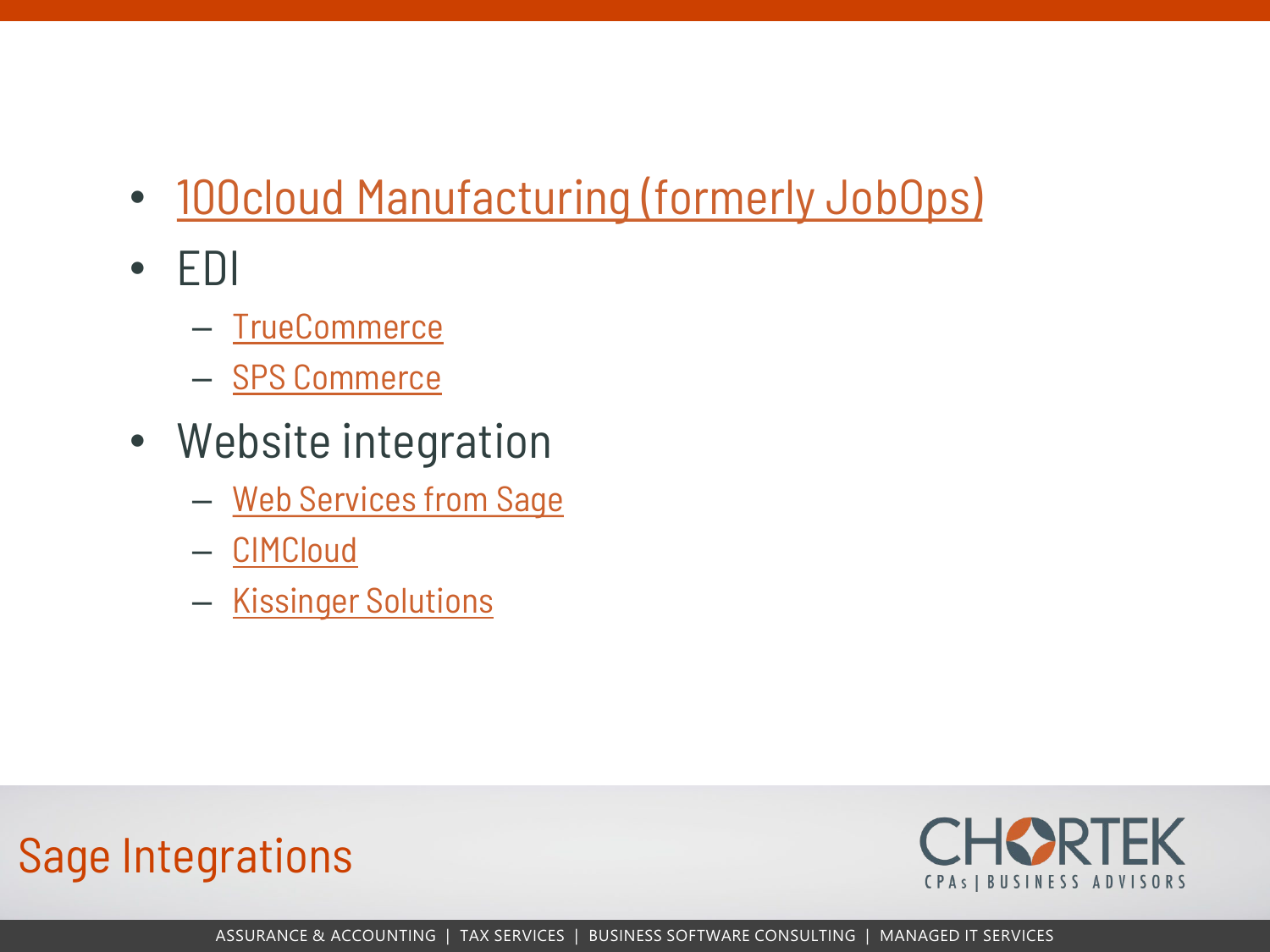- [Sage AP Automation](https://www.chortek.com/business-software-consulting/sage-products/sage-100-integrations/sage-ap-automation/)
- [Sage Data & Analytics](https://www.chortek.com/business-software-consulting/sage-products/sage-100-integrations/sage-data-analytics/)
- [Summit Hosting](https://www.summithosting.com/)
- [DocLink](https://www.altec-inc.com/products/doclink/)
- [Automated Service/OSP](https://www.ascent-sys.com/)





ASSURANCE & ACCOUNTING | TAX SERVICES | BUSINESS SOFTWARE CONSULTING | MANAGED IT SERVICES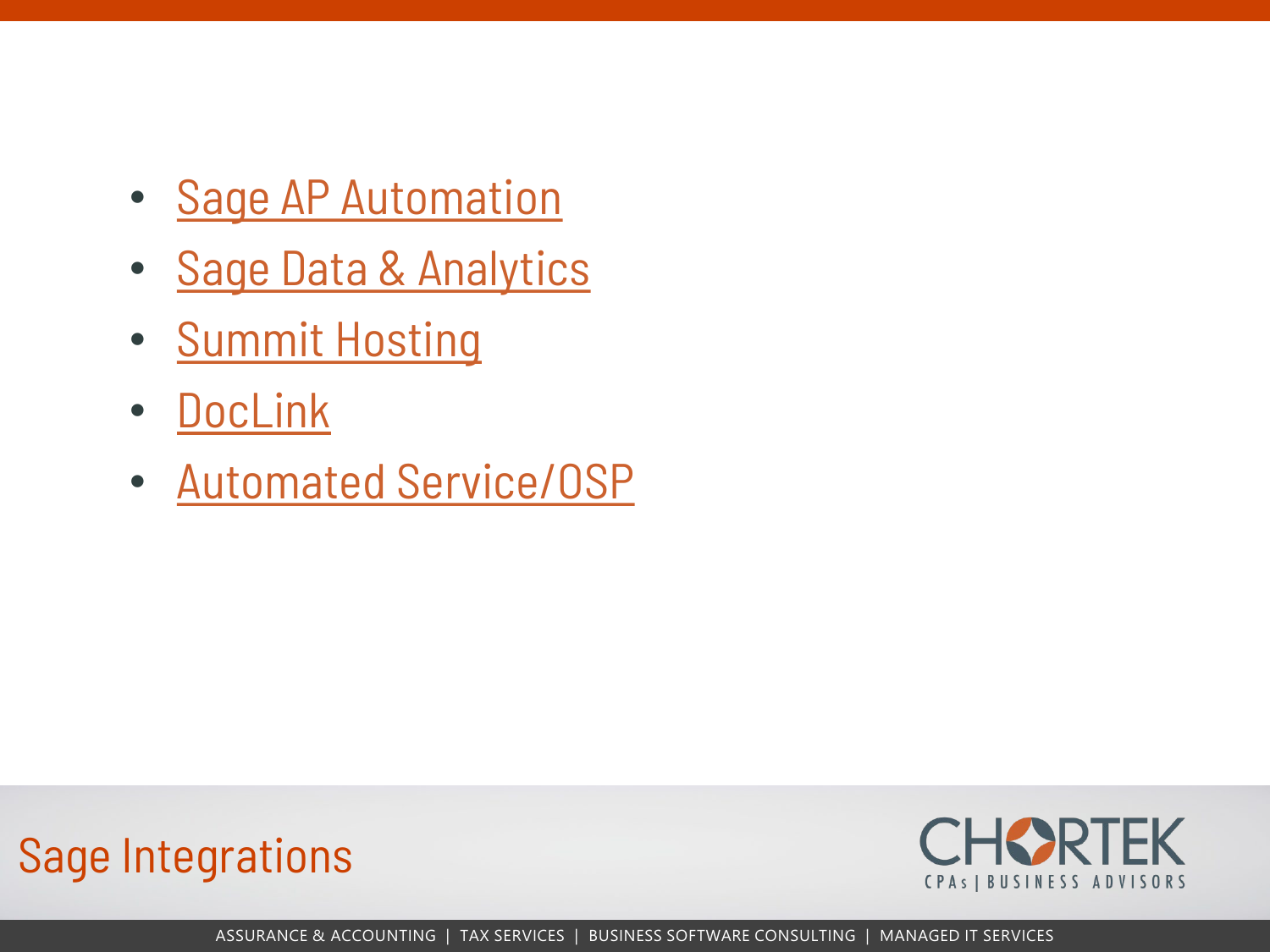### Sage Resources

- [Sage City](https://www.sagecity.com/support_communities/sage100_erp/)
- [Sage Customer Portal](https://customers.sagenorthamerica.com/)
- [Sage Events](https://www.sage.com/en-us/company/events/)
- [Sage Document Library](https://www.chortek.com/business-software-consulting/bsc-resources/sage-software-document-library/)



Resources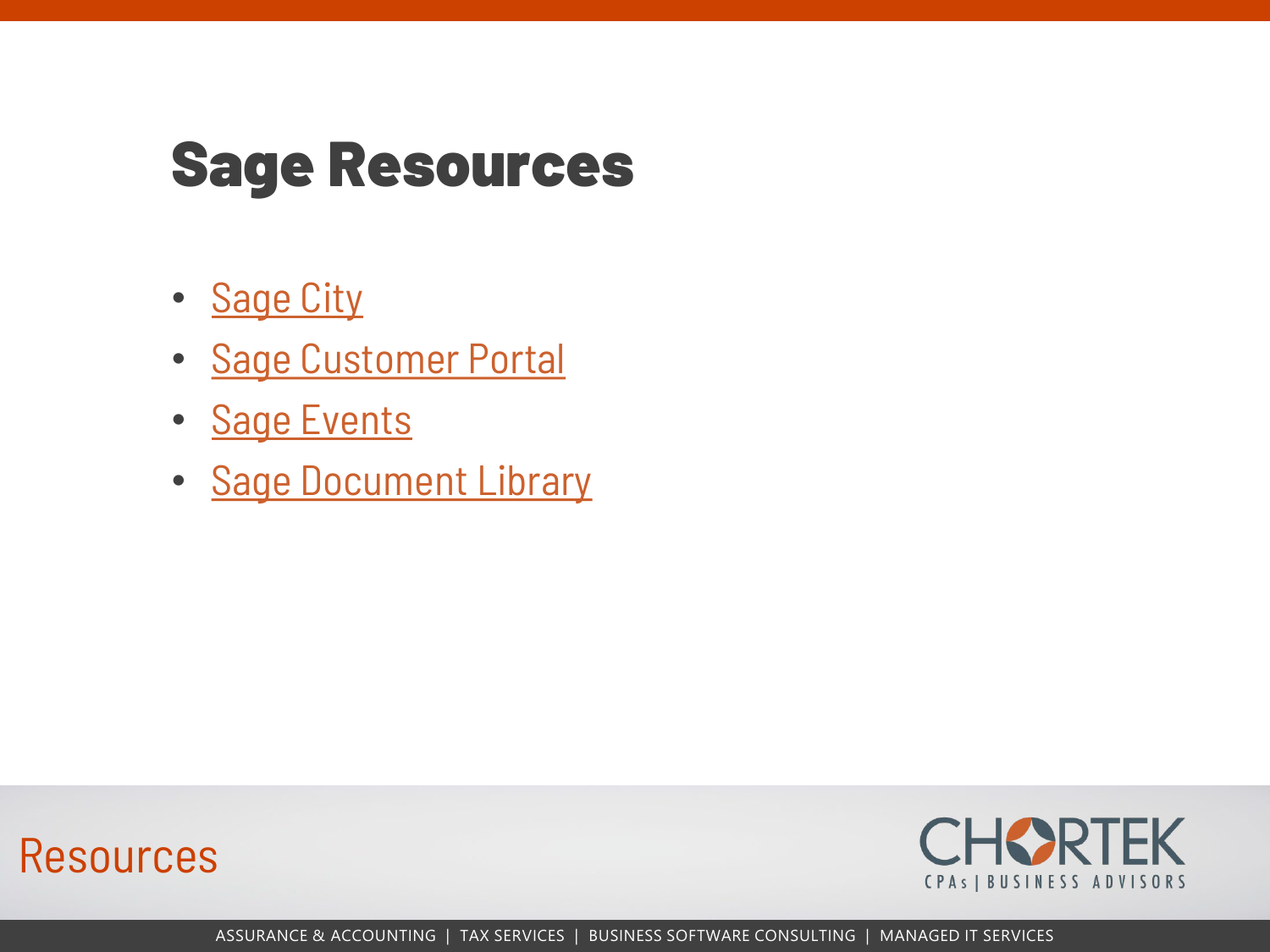# BSC Associations

- ITA [Information Technology Alliance](https://www.italliance.com/)
- [90Minds](https://www.90minds.com/)
- [RSM Alliance](https://www.chortek.com/about-us-business-advisory-firm/member-rsm-us-alliance/)